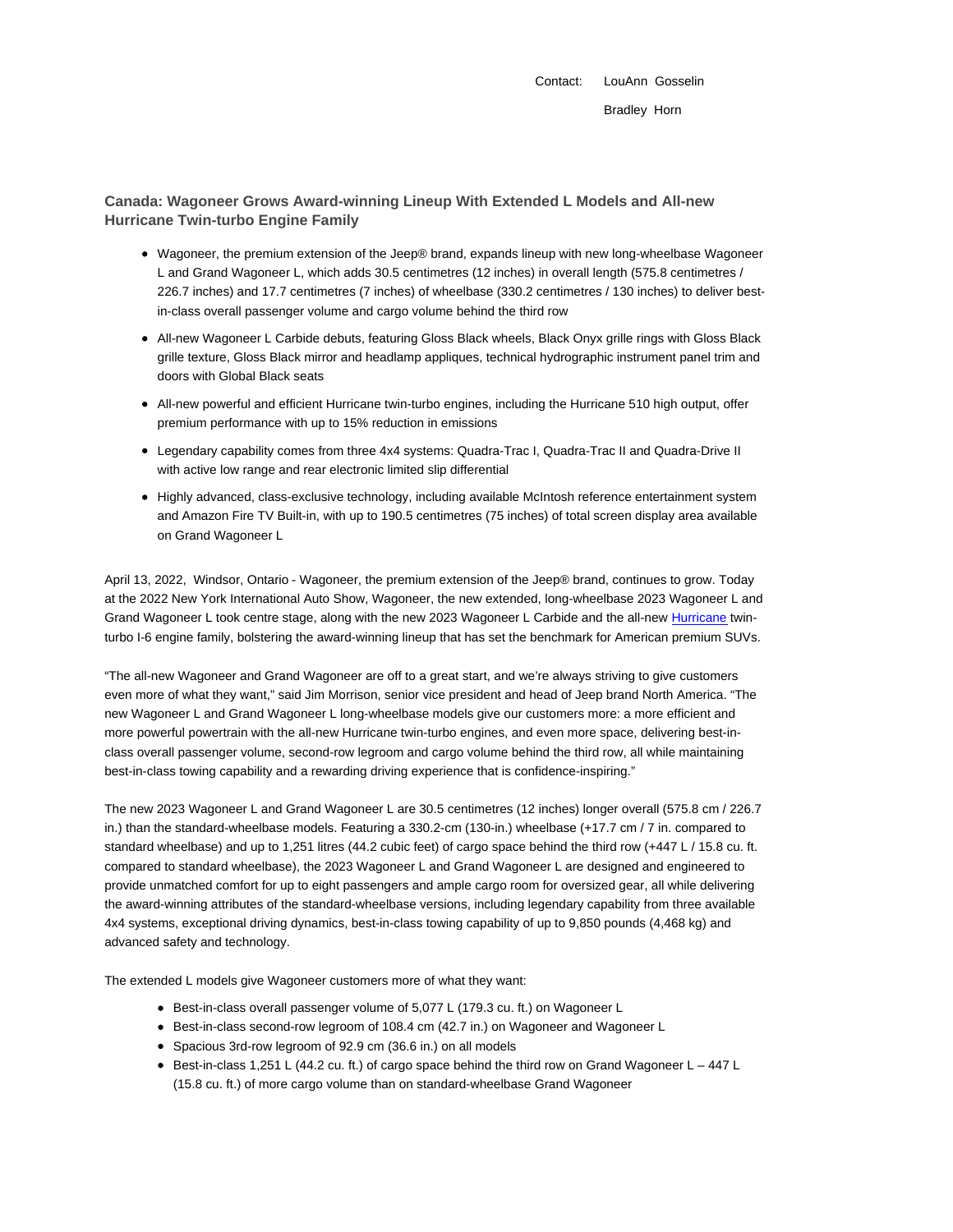- All this while offering 7- or 8-passenger configurations
- Best-in-class towing capacity on both models, with Wagoneer L towing up to 9,850 lbs. (4,468 kg)

### **New Carbide model brings sleek and modern to Wagoneer**

The new Wagoneer Carbide trim also makes its global debut in New York, delivering a sleek, blacked-out design to the Wagoneer lineup. Exterior enhancements include Gloss Black wheels, panoramic tri-pane sunroof, Black Onyx grille rings with Gloss Black grille texture, Diamond Black lower front / rear fascia and door flares and Gloss black roof rack, badges, daylight opening moldings and headlamp, mirror and sill cladding appliques. Inside, the Carbide features new technical hydrographic dash trim, black headliner, Smoke accent stitching and Global Black seats, instrument panel and doors. The Carbide package will be available on 2022 Wagoneer starting this spring, and on all 2023 Wagoneer and Wagoneer L models in the second half of 2022.

### **New family of Hurricane engines deliver more horsepower and torque with lower emissions**

Reducing greenhouse gas emissions is one part of Stellantis' commitment to cut its carbon footprint by 50% by 2030 and to lead the transportation industry by achieving Net Carbon Zero by 2038. Those goals are key elements of the Stellantis Dare Forward 2030 strategic plan.

The all-new 3.0-litre Hurricane twin-turbo inline six-cylinder engine family delivers more horsepower, more torque **and** less emissions than many competitors' naturally aspirated V-8 and boosted six-cylinder engines.

The Hurricane twin-turbo achieves its V-8-rivaling performance while being up to 15% more efficient than larger engines.

Two versions will power the 2023 Wagoneer L and Grand Wagoneer L lineups:

- Wagoneer L features the Hurricane twin-turbo engine that produces 420 horsepower and 468 lb.-ft. of torque
- Grand Wagoneer L sports the new high-output Hurricane twin-turbo 510 that delivers 510 horsepower and 500 lb.-ft. of torque
- Both engines return an estimated 1.7L/100 km combined-rating improvement compared with the existing V-8 engines

A standard, robust TorqueFlite eight-speed automatic transmission optimizes engine output with smooth gear changes and provides efficient power delivery at highway speeds.

Stellantis propulsion system engineers employed state-of-the-art technologies to deliver reduced emissions and attain big-engine power, including:

- Two low-inertia, high-flow turbochargers for rapid response to throttle inputs
- Plasma transfer wire arc (spray bore) coating in the cylinder bores for an ultra-thin, low-friction wear surface
- High-pressure (5,075 psi/350 bar) direct fuel injection
- Engine-mounted water-to-air charge cooler with a dedicated cooling circuit

In-depth information for the 3.0-litre Hurricane twin-turbo I-6 engine family is available here.

#### **Robust architecture delivers sophisticated on-road dynamics and composed capability**

The 2023 Wagoneer L and Grand Wagoneer L feature a robust architecture that delivers sophisticated on-road driving dynamics, a lightweight, durable body-on-frame design, composed 4x4 capability and best-in-class towing.

Based on the standard-wheelbase architecture, the new long-wheelbase Wagoneer L and Grand Wagoneer L feature notable changes to their platforms:

- New body-in-white rear floor
- New body-in-white rear ladder structure
- New body-in-white third-row seat brackets and reinforcements
- New frame centre rail and rear rail extension
- New rear tub
- New load floors

Engineers placed substantial emphasis on designing a body-on-frame structure that uses high-strength steel to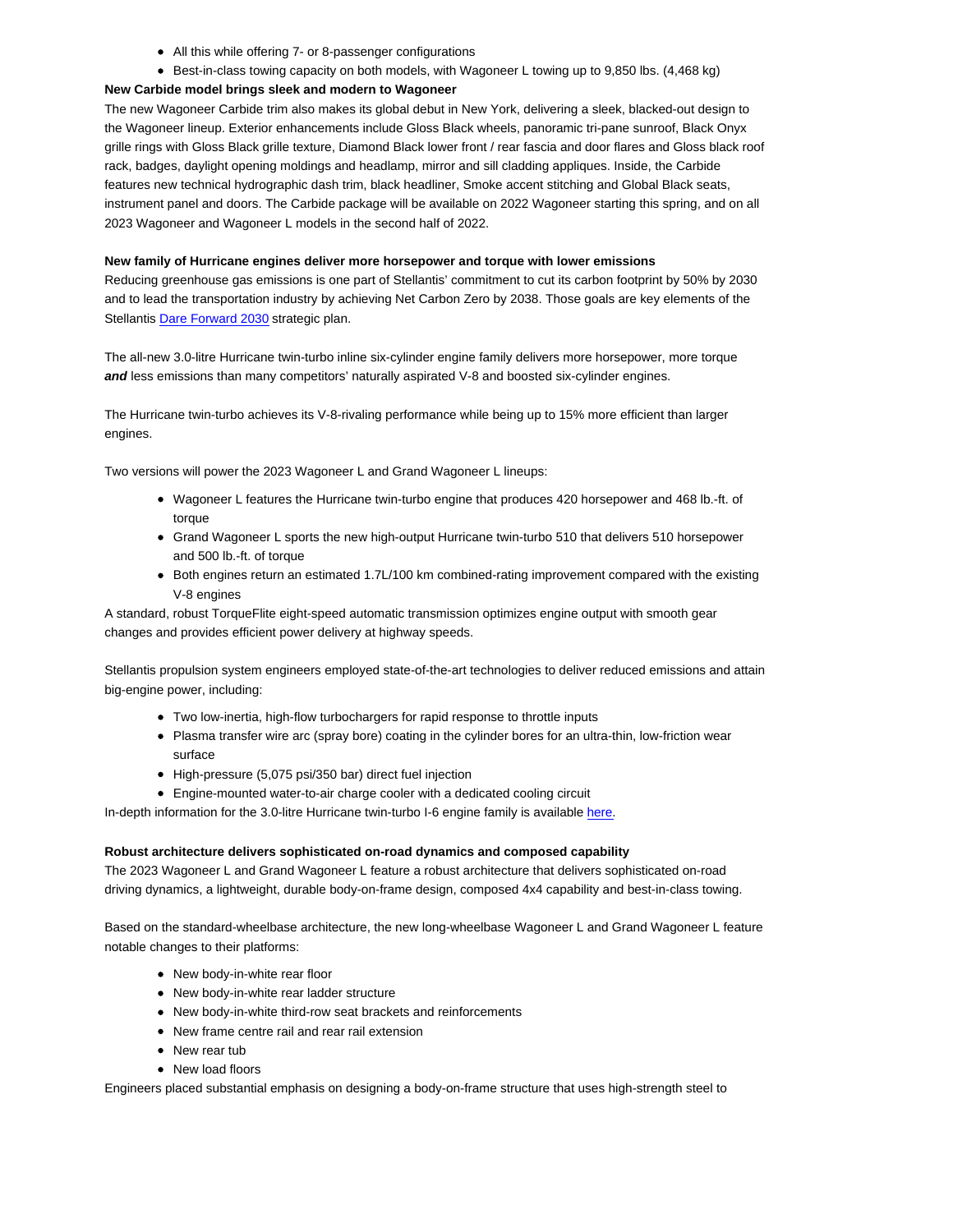bolster vehicle performance, safety, reliability and reduce overall weight. The use of lightweight, high-strength aluminum closures, including the hood, doors and composite liftgate, reduces weight and boosts fuel economy. Wagoneer L and Grand Wagoneer L's frame features side rails that are tall and fully boxed.

Front independent double wishbone suspension components combine lightweight composite upper control arms, aluminum lower control arms and geometry tuned for responsiveness and handling. The front stabilizer bar sits behind the front tires, further enhancing roll stiffness. Rear independent multi-link, coil-spring suspension provides a superior on-road ride, bolsters handling and provides better articulation over obstacles.

Wagoneer L comes standard with a coil spring suspension, while an air suspension system with electronically controlled semi-active damping (available on Wagoneer L, standard on Grand Wagoneer L) further enhances ride quality. The air suspension features a closed loop system that recycles clean air that results in improved compressor durability. This air suspension system continuously adjusts stiffness to loading conditions to optimize ride performance. An external valve block and secondary air reservoir allow for both axles to lower simultaneously. Electronically controlled semi-active damped shocks on air suspension vehicles continuously adjust to road conditions and driving styles.

An electric power steering (EPS) system has been carefully calibrated to deliver a natural steering feel. The electric motor works with an adaptive engine control unit (ECU) to monitor steering speed, steering wheel angle and vehicle speed. The EPS system uses a variable rate ratio to improve maneuverability while maintaining on-centre stability in all driving conditions.

#### **More length = more room**

The Wagoneer L and Grand Wagoneer L's overall length of 575.8 cm (226.7 in.) stretches a full 30.5 cm (12 inches) beyond the standard Wagoneer and Grand Wagoneer, with the additional length realized in the cargo area behind the third row. The extra length helps the new L models deliver the most cargo volume behind the third row. Body height and width for Grand Wagoneer L and body width for Wagoneer L remain unchanged, while body height for Wagoneer L measures just 0.2 cm (0.1 in.) lower. Wheelbase of the L models, now measuring 330.2 cm (130.0 in.) long, grows 17.7 cm (7 in.) compared to the standard-wheelbase models.

With up to 1,251 L (44.2 cu. ft.) of cargo space behind the third row, the most in the class, the new Wagoneer L and Grand Wagoneer L models can handle the luggage and gear of a large family, including oversized objects such as coolers, skis, hockey bags and sticks, and fishing rods, all while accommodating up to eight passengers in complete comfort.

For excursions that require even more cargo room, the Wagoneer L and Grand Wagoneer L offer up to 2,514 L (88.8 cu.ft.) of space behind the second row and up to 3,706 L (130.9 cu. ft.) behind the first row. Dimensionally, with the second and third rows folded flat, the cargo area can easily fit a 4-by-8-foot sheet of plywood with room to spare. All L models feature six tie-down loops in the cargo area and Grand Wagoneer L models come standard with a cargo management rail system.

#### **Three available 4x4 systems are the foundation of legendary capability**

Three available 4x4 systems (Quadra-Trac I, Quadra-Trac II and Quadra-Drive II), an available Quadra-Lift air suspension and Selec-Terrain traction management system, instill this premium SUV with legendary capability.

Quadra-Trac I delivers full-time four-wheel drive without any switches to push or levers to pull. The system provides smooth operation of the vehicle over a variety of road conditions. This proven, lightweight single-speed transfer case is efficient for enhanced fuel economy and improves traction by moving torque to the wheel with the most grip. A mechanical rear limited slip differential is standard.

The Quadra-Trac II's two-speed transfer case uses input from a variety of sensors to determine tire slip at the earliest possible moment and takes corrective action. The system also uses throttle to anticipate quick movement from a stop and maximizes traction before tire slippage occurs. When wheel slippage is detected, as much as 100% of available torque is instantly routed to the wheel with the most traction.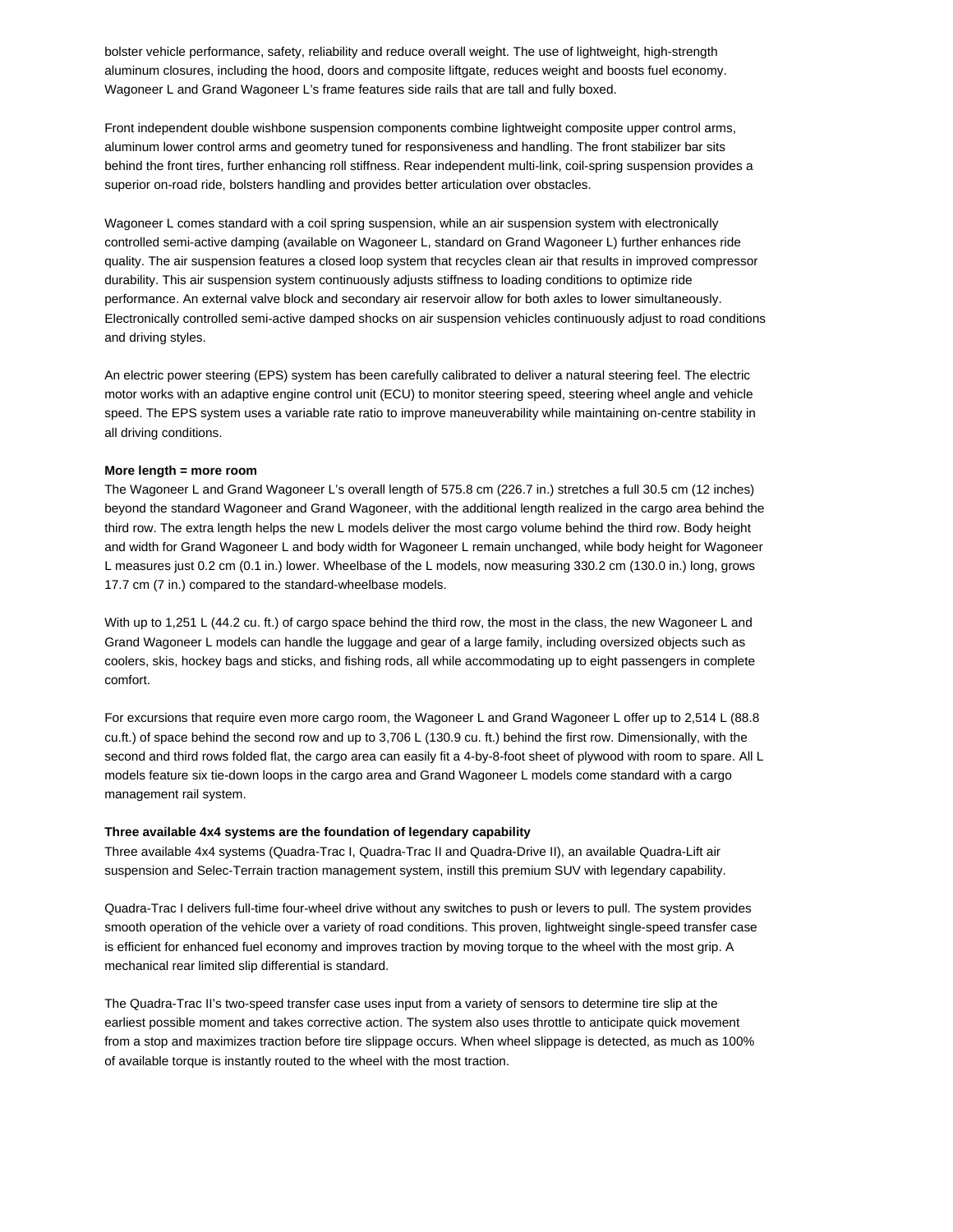Quadra-Drive II, with a rear Electronic Limited-slip Differential (ELSD), delivers industry-leading tractive capability. The system instantly detects tire slip and smoothly distributes engine torque to tires with traction. In some cases, the vehicle will anticipate low traction and adjust in order to proactively limit or eliminate slip.

## **Selec-Terrain**

The Selec-Terrain system for Wagoneer L and Grand Wagoneer L offers five different driving conditions to achieve the best driving experience on all terrains:

- Auto: Automatically adapts to any on- or off-road situation
- Sport: Engaged with the push of a button and provides enhanced on-road "fun-to-drive" capability
- Rock: Quadra-Lift air suspension system raises to maximum height of 25.4 cm (10 in.), while the transfer case, differentials, and throttle coordinate to provide low-speed control
- Snow: Vehicle traction adjusts for ultimate performance over snow-covered roads
- Sand/Mud: Traction control and Quadra-Lift operate with sensitive response to wheel spin, and torque tuned for optimal performance in sand/mud

The available Selec-Speed Control with Hill-ascent and Hill-descent Control allows drivers to control vehicle speed both up and down steep, rugged grades with Electronic Range Select (ERS) control on the steering wheel – without the need for throttle or brake pedals.

## **Quadra-Lift air suspension system**

The Quadra-Lift system available on Wagoneer L and standard on Grand Wagoneer L features five height settings for optimum ride performance:

- $\bullet$  Normal Ride Height (NRH): 20.3 cm (8 in.) of clearance offers improved fuel economy, as well as improved aerodynamics during on-road driving
- Off-road 1: Lifts the vehicle an additional inch from NRH for added height in clearing obstacles (22.8 cm / 9 in.)
- Off-road 2: Delivers legendary off-road capability and provides an additional 5.0 cm (2 in.) from NRH for 25.4 cm (10 in.) of ground clearance
- Park Mode: Lowers the vehicle 4.0 cm (1.6 in.) from NRH for easy ingress/egress. NRH and Park Mode are driver selectable, allowing the driver full control over vehicle ride height
- Aero Mode: Lowers the vehicle 1.5 cm (0.6 in.) from NRH. Aero Mode is controlled by vehicle speed and adjusts for optimal performance and fuel economy. The vehicle will also lower to Aero Mode when in Sport Mode and Eco Mode

When equipped with the Heavy-Duty Trailer Tow Package, Trailer Hitch Line-up Assist with zoom allows for a seamless connection to a trailer. With help from the rear-facing camera, dynamic grid lines assist in lining the trailer up and a zoom function on-screen allows for an even closer view, ensuring a proper connection every time. Combined with the adjustable Quadra-Lift air suspension system, drivers can lower the vehicle under the trailer hitch, making hook-up a breeze.

With maximum ground clearance of 25.4 cm (10 in.), the 2023 Wagoneer L and Grand Wagoneer L deliver waterfording capability of 60.9 cm (24 in.).

# **Elegant evolution of an American-made icon**

The 2023 Wagoneer L and Grand Wagoneer L models boast an elegant design featuring meticulously crafted details. The new exterior design is confident, crafted with a wide stance, and features large architecturally drawn windows for enhanced outward visibility. A quick glance at the side profile reveals a stately, distinguished silhouette – now extended 30.5 cm (12 in.) on the L models. The clean roofline and an A-line that runs all the way around the vehicle pay homage to the original Wagoneer. This functional structure features pillars that begin to define the rest of the vehicle instead of being hidden under lacquer. An acoustic laminated windshield and front door glass are standard equipment to reduce ambient noise levels.

The legendary seven-slot grille hints at family ties to the Jeep brand and, on Grand Wagoneer L models, features paint-over-chrome laser-etched grille rings. Wagoneer L models feature LED headlamps, fog lamps, accent badging and fixed running boards (power deployable running boards optional on Wagoneer L Series III). Grand Wagoneer L models feature a two-tone black accent roof, distinctive hood, front end, grille, unique premium LED lighting, fender flares and power deployable running boards as standard equipment. Front tow hooks are incorporated into both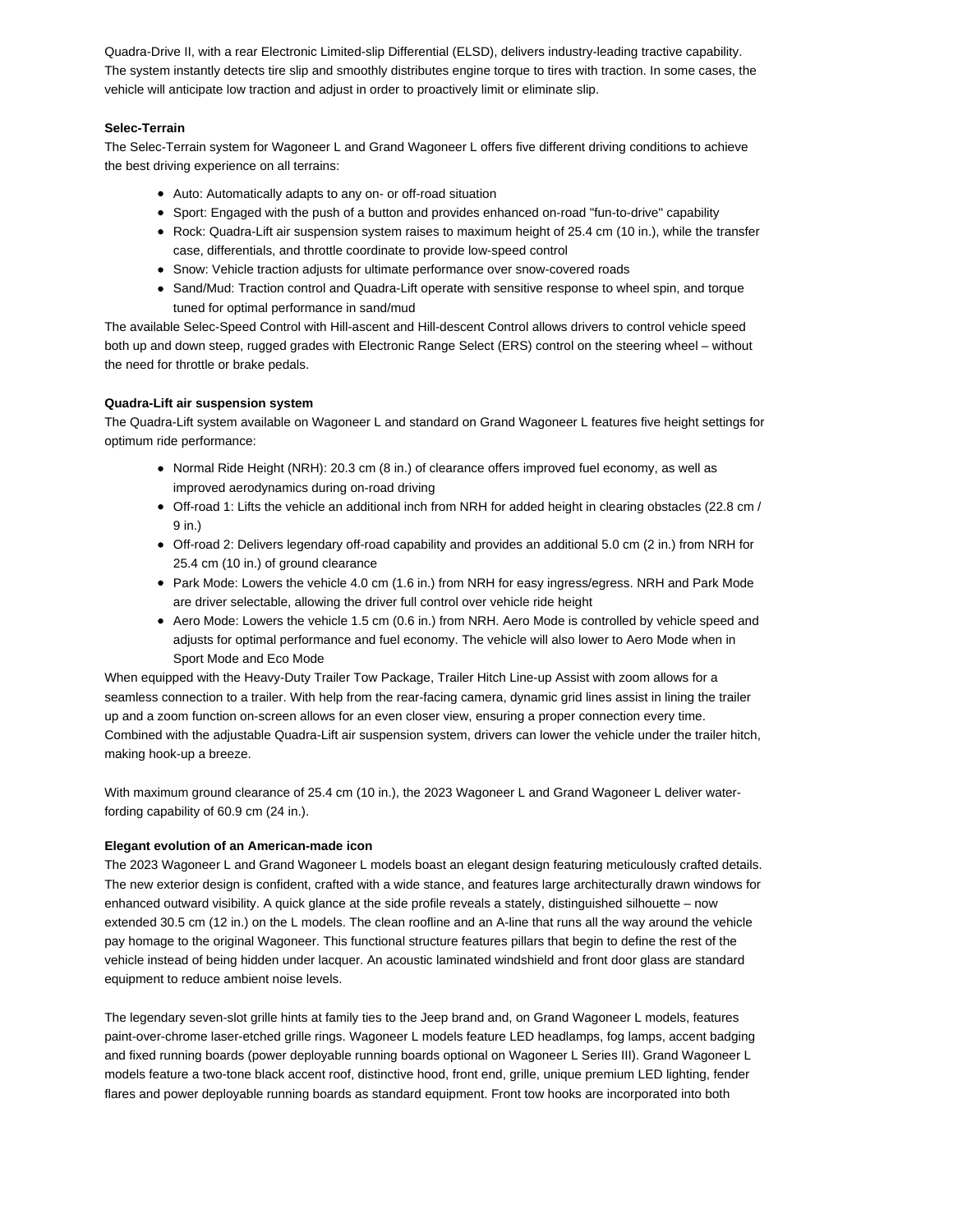models' front end when equipped with the Heavy-Duty Trailer Tow Package.

Premium LED lighting with signature daytime running lamps (DRLs) flank the grille and provide a premium appearance with a Gloss Black background to accent its jewel-like appearance. The LED DRLs form an elegant outline of the grille, help emphasize the width and overall front end of the vehicle. A full suite of exterior LED lights with dynamic turn signal, including premium LED headlamps, fog lamps and taillamps, amplifies the aesthetic. From the rear, LED taillamps stretch from the rear quarter panel to the standard hands-free power liftgate, achieving an upscale appearance. Unique "Series" and "L" badging on the liftgate showcase how a particular vehicle is configured. When opening the front doors to enter the Grand Wagoneer L, customers are treated to an illuminated entry courtesy of "Wagoneer" puddle lamps.

Wagoneer L comes standard on 18-inch wheels, with 20- and 22-inch wheels available. Grand Wagoneer L models come standard on 20- or 22-inch aluminum wheels. A three-dimensional wheel cap highlighting the Wagoneer logo is suspended in acrylic.

#### **An interior that exudes American craftsmanship, heritage and comfort**

The pinnacle of premium SUV interiors is created with a modern American style, meticulously crafted details and elegant appointments that extend to the even larger interior space of the long-wheelbase models. A spacious interior combines precision artistry and high-quality authentic materials throughout that accentuates an obsession to detail while celebrating American craftsmanship.

Wagoneer L features a one-piece instrument panel, accentuating the grandeur of the interior, while Grand Wagoneer L features a two-piece design, with an optional Piano Black mid-bolster that gracefully integrates advanced technology and connectivity. The Piano Black mid-bolster appears to float above a structural wing crafted from aluminum and cradles the sculpted Satin American Walnut wood with "Grand Wagoneer" inlaid in metal on the passenger side of the instrument panel. Aluminum was also chosen as a key material for creating the door speakers and vent surroundings. A formed aluminum trim with an embossed pattern is available on Grand Wagoneer L, as well and underlines the available passenger screen.

All models offer leather trimmed seats as standard equipment. Wagoneer L Series I model features Capri leather trimmed seats, including 12-way power front seats with driver-seat memory, power lumbar support and four-way manual headrest. Wagoneer L Series II and III and Grand Wagoneer L Series I step up to Nappa leather-trimmed seats. Grand Wagoneer L Series II, Obsidian and Series III models offer an even more opulent Palermo leathertrimmed seating option with quilting and leather-wrapped instrument panel, consoles and door panels with accent stitching. Grand Wagoneer L comes with 24-way power front seats, including memory settings and massage, power lumbar support and four-way powered headrests. Passenger memory seats are also standard on Grand Wagoneer L Series II and Series III models.

Seating for up to eight passengers is available on all models and features a spacious third row. Front- and secondrow captain's chairs are available on Wagoneer L and standard on Grand Wagoneer L.

The spacious and luxurious Wagoneer L and Grand Wagoneer L interior offers best-in-class overall passenger volume, second-row legroom and cargo volume behind the third row. Getting to the third row is made easier by the second-row seat's power release Tip n' Slide function, which creates more space for passengers to get to their seat. Configuring the third row for passengers or cargo is easy, as the seat can both recline and fold flat.

New for L models are a pair of third-row storage compartments, each with 1.8 L of capacity, that can hold electronic devices and other personal belongings.

### **Advanced Uconnect 5 system**

The Uconnect 5 system offers more connected services and features for unmatched ease of use, as well as up to 190.5 cm (75 in.) of total screen area. The suite of system highlights includes:

10.1- or 12-inch reconfigurable touchscreen displays featuring split-screen capability for dual-application operation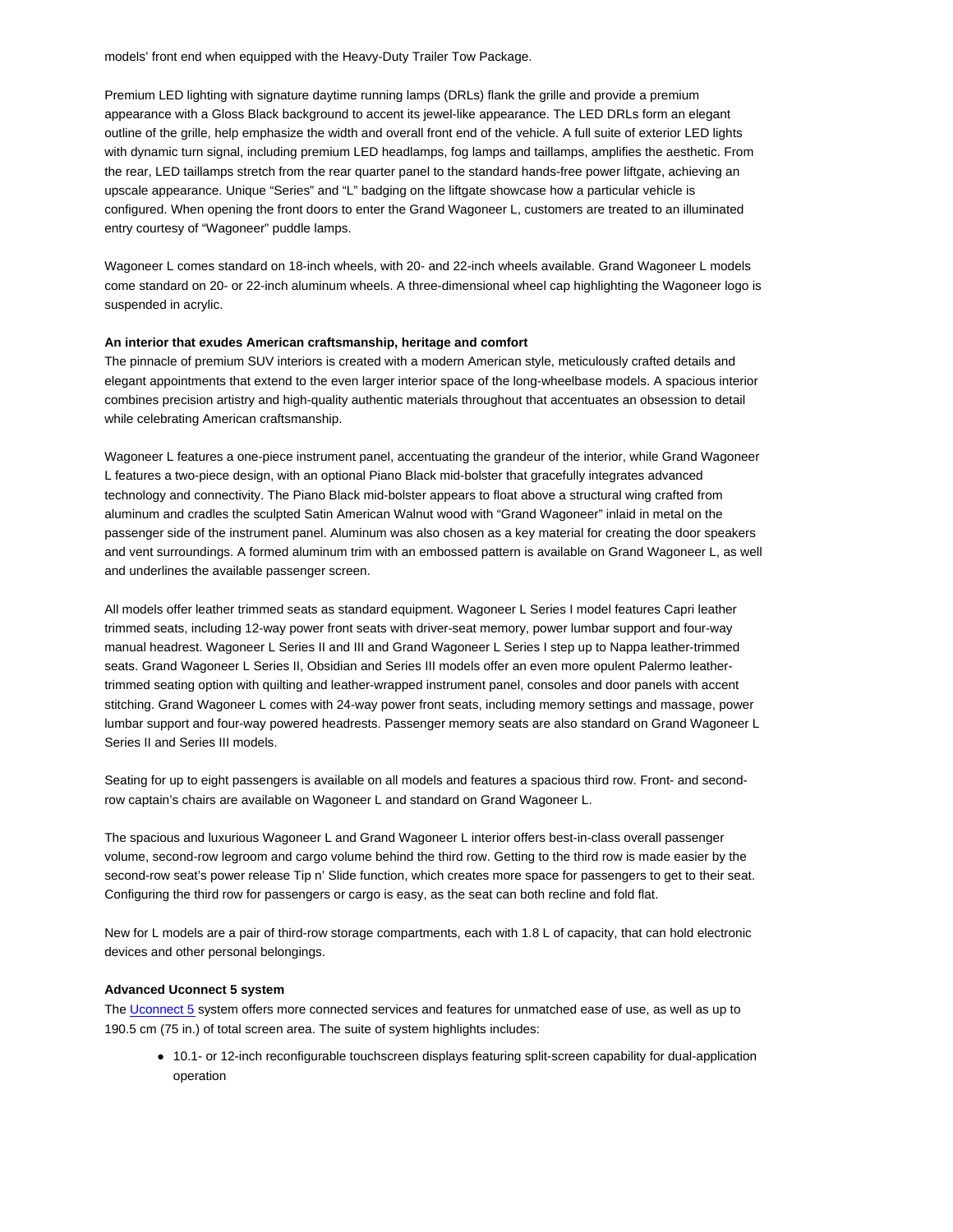- 10.25-inch passenger screen available with four major functions: co-pcilot (navigation, device management), entertainment (via HDMI or Rear Seat Entertainment control) and the ability to view the exterior vehicle cameras and Amazon Fire TV Built-in
- Alexa "Home to Car" functionality to include in-vehicle Alexa virtual assistant with natural voice capability and car-to-home features
- Five user profiles plus a valet mode customizable music preferences, apps, seat position, mirror angles and climate comfort levels
- Fully customizable home screen for quick access to frequently used features and one-touch operation
- Simultaneous connectivity for two Bluetooth-enabled phones
- Wireless Apple CarPlay and Android Auto
- Expanded connected services (Uconnect mobile app)
- SiriusXM 360L platform and new Personalized Stations Powered by Pandora
- TomTom navigation with predictive search, natural speak and live traffic updates
- Maps over-the-air (OTA) updates at the push of a button for Uconnect NAV system
- 4G LTE Wi-Fi hotspot to connect up to eight wireless devices

Passengers will be easily able to stay connected while on the go. Functionality is enhanced for front-row passengers with an available wireless charging pad and connectivity ports that are sculpted for quick recognition. In addition to wireless charging, Wagoneer L and Grand Wagoner L feature up to 11 USB ports (with Rear Seat Entertainment, eight USB ports without), three in the front row (four with passenger display) plus standard dual USB Type C ports that allow devices to charge up to four times faster, three in the second row (five when equipped with Rear Seat Entertainment) and two in the third row.

Grand Wagoneer L is available with up to 190.5 cm (75 in.) of total digital display screen area while Wagoneer L is available with 127.0 cm (50 in.) of total digital display screen area. Nearly 114.3 cm (45 in.) of total screen spanning the length of the instrument panel: 10.25 inches on Wagoneer L or 12.3-inch instrument cluster on Grand Wagoneer L, a 10.1-inch (Wagoneer L) or 12-inch (Grand Wagoneer L) horizontal touchscreen serves as the main display screen in the centre console, with a 10.25-inch horizontal comfort display touchscreen below, separated by the structural aluminum wing. When equipped with the optional Rear Seat Entertainment system, the cluster, radio and passenger screens all show a coordinated animation display upon vehicle start-up.

Additionally, an available 10.25-inch passenger screen provides the front passenger with dynamic touchscreen control at their fingertips. The passenger screen has four major functions: co-pilot (navigation, device management), entertainment (via HDMI or Rear Seat Entertainment control), Fire TV for Auto and the ability to view the exterior vehicle cameras. Passenger screens in both the front and rear feature an HDMI plug.

Second-row passengers in the Grand Wagoneer L have 76.2 cm (30 in.) of total screen space at their disposal with a 10.25-inch comfort display screen housed on the centre console located between the two captain's chairs.

With the available Rear Seat Entertainment Group, passengers can enjoy Amazon Fire TV Built-in, featuring touchscreen displays, Alexa, and access to hundreds of thousands of movies, TV shows and apps.

### **Leading-edge technology**

The 2023 Wagoneer L and Grand Wagoneer L offer a windshield head-up display (HUD). The full-colour display is configurable up to 25.4 cm (10 in.) and features four (simple, standard, custom, advanced) predefined configurations with layouts, including Lane Departure, Lane Keep Assist, adaptive cruise control, turn-by-turn navigation, current speed, current gear and speed limit.

An available fully digital rearview mirror provides an unobstructed rear view that enhances safety and visibility. The digital rearview mirror displays video in real time from a rear-facing camera, offering an image that is unobstructed by the D-pillars or rear seats.

A standard 10.25-inch (12.3-inch on Grand Wagoneer L models) frameless digital gauge cluster features nearly two dozen different menus. The full-colour cluster features five reconfigurable tiles for at-a-glance data, or quick and easy access to the most used information. Drivers may choose between analog or digital instrumentation. All cluster settings can be saved to a user profile as part of Wagoneer L and Grand Wagoneer L's full vehicle customization and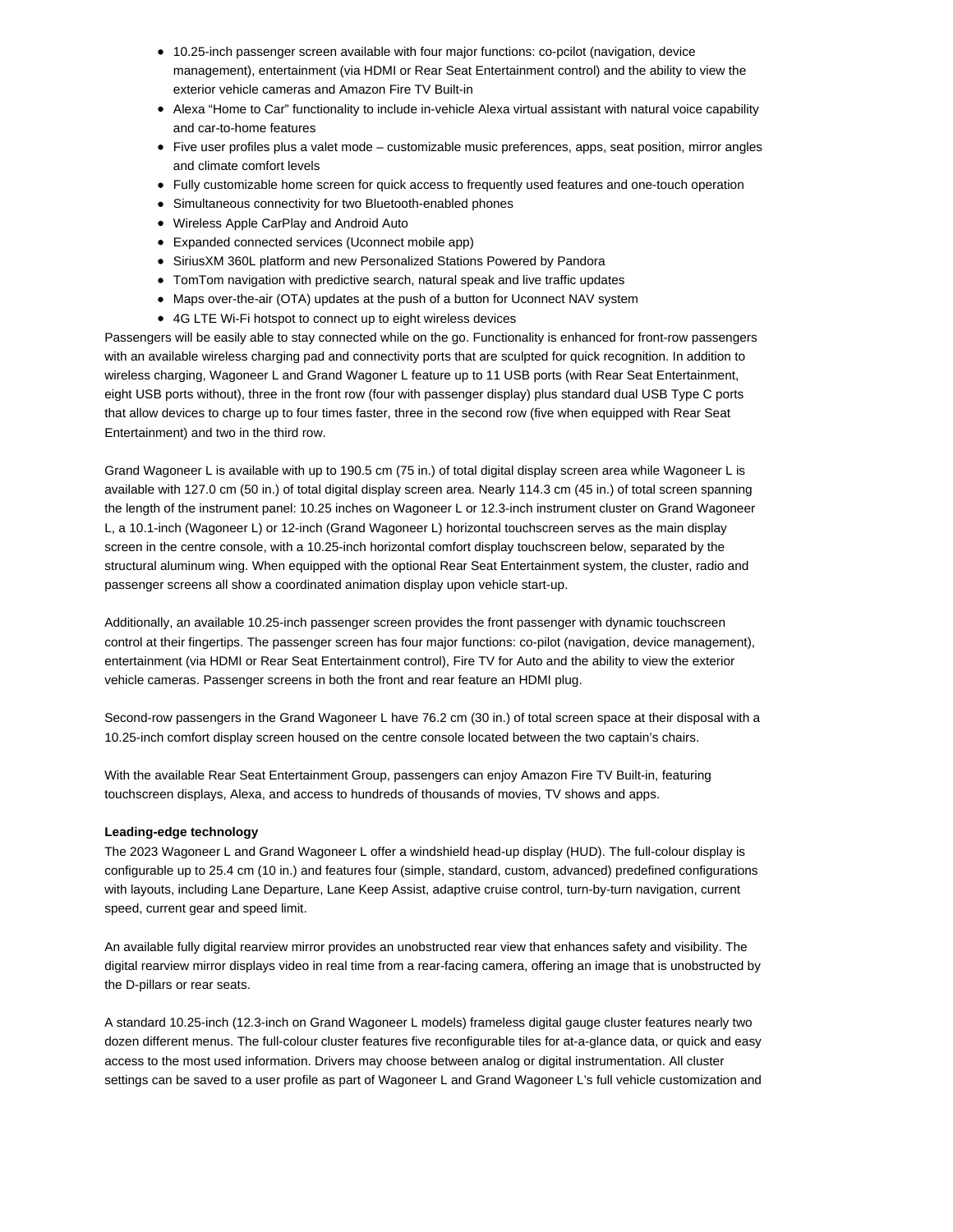automatically recalled for each driver.

When equipped, rear seat monitoring camera views are accessible through the Uconnect touchscreen and allow the driver to quickly view the entire cabin, as well as to easily zoom-in on each seat location. Memory setting functions keep the zoomed image focused on the most recent position viewed, making the system easier to use and limiting driver distraction.

Interior mood lighting features two zones (upper and lower), each available with five colours: white, blue, aqua, gold and amber and selectable through the touchscreen.

## **The pinnacle of design-focused audio, emanating luxury sound**

For more than 70 years, McIntosh has created high-quality, handcrafted, American-made audio products and systems for homes, concert venues and iconic moments in music history across the globe. Now it can also be experienced in the Wagoneer L and Grand Wagoneer L.

Signature audio performance is delivered through a choice of two levels of performance:

- Available on Wagoneer L Series III and standard on Grand Wagoneer L Series I and Series II models is the McIntosh MX950 Entertainment System, a custom-tuned 19-speaker system, including a 10-inch subwoofer, strategically placed throughout the interior and powered by a 17-channel 950-watt amplifier
- Available on Grand Wagoneer L Series II and standard on Grand Wagoneer L Obsidian and Series III, the premium and exclusive McIntosh MX1375 Reference Entertainment System, which employs 23 specifically tuned speakers, including one of the highest performing 12-inch subwoofers in the industry, is powered by a 24-channel 1375-watt amplifier, with dedicated amp channels to drive active speakers

## **High-tech safety, security and innovation**

The 2023 Wagoneer L and Grand Wagoneer L offer more than 120 standard and available safety and security features across the lineup, including:

- Automatic Emergency Braking with pedestrian and cyclist detection
- Adaptive Cruise Control with Stop and Go
- Active Lane Management
- Blind-spot Monitoring
- Rear Cross Path detection
- Rear park assist sensors with stop
- Switch-activated electric park brake

Wagoneer L and Grand Wagoneer L are available with several class-leading safety features that enhance a driver's field of vision, help make instrumentation easier to see and enable driver-assist capabilities that accommodate collision avoidance:

- Active Driving Assist
- Hands-free Active Driving Assist
- Night Vision with Pedestrian and Animal Detection
- Intersection Collision Assist
- Drowsy Driver Detection
- Traffic Sign Recognition
- Surround View Camera
- ParkSense Automated Parking System

### **Wagoneer Client Services**

Wagoneer Client Services delivers a personalized and premium customer experience, offering a suite of ownership benefits and VIP services, as standard, including:

- Up to six oil changes and tire rotations in the first three years of ownership
- Dedicated call centre support and roadside assistance
- Trip interruption coverage
- First day rental coverage

## **Manufacturing**

The 2023 Wagoneer L and Grand Wagoneer L are built alongside the Wagoneer and Grand Wagoneer at the Warren